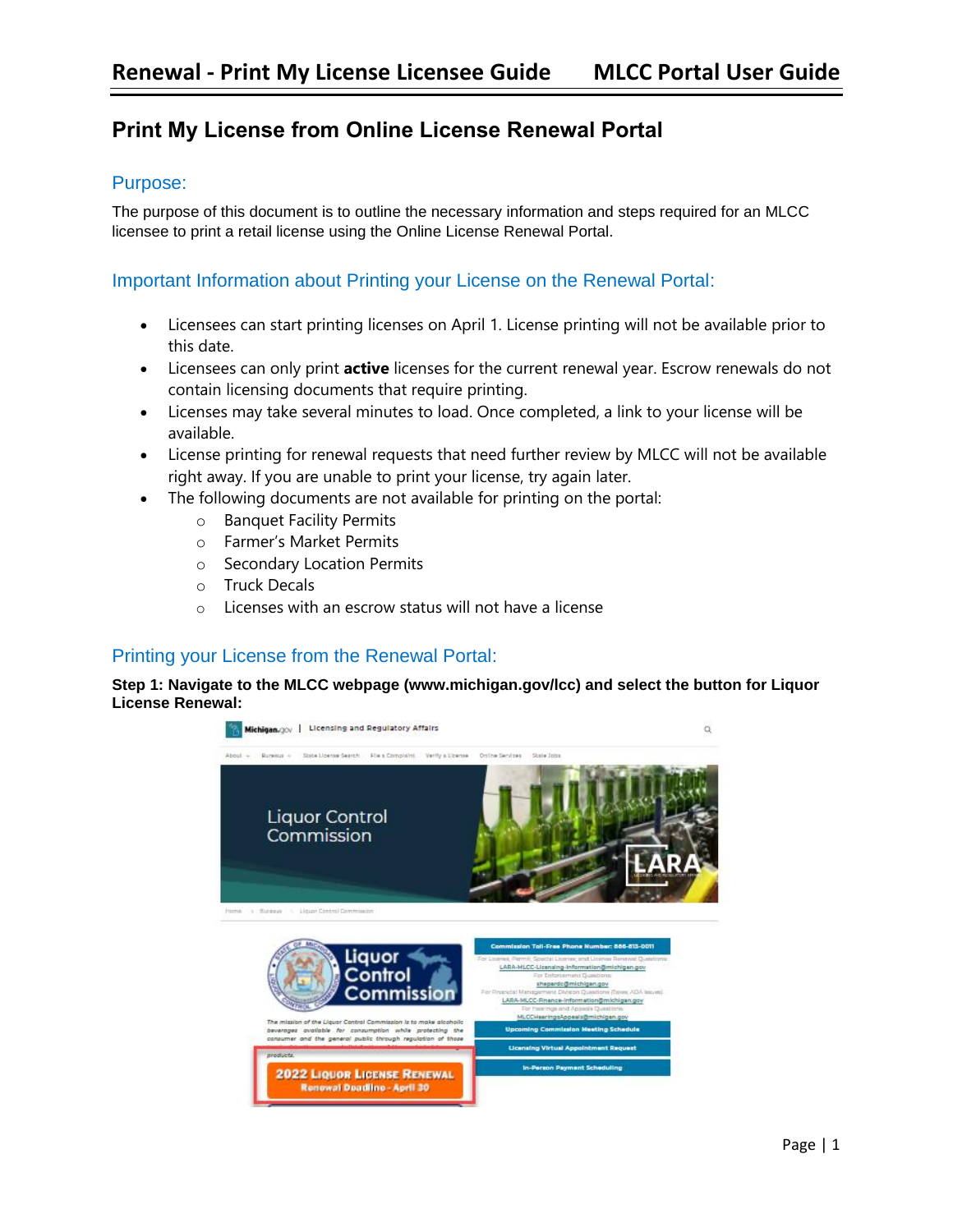**Step 2: Review the Annual Renewal Information. Once completed, scroll to the bottom, and select the "Click Here to Renew License" button to be directed to the Online License Renewal Portal.** 

Now that you have read these instructions, you may press the renewal button below to start your renewal:



**Step 3: Enter credentials to Login or Register as new user. Information on how to login or register is included in the Annual Renewal Information webpage referenced in step 2.**

|                        | Login                 |                  |
|------------------------|-----------------------|------------------|
| $*$ = Required         |                       |                  |
| * Username             | <b>Enter username</b> |                  |
| * Password             | Enter password        |                  |
| Remember Me            |                       | Forgot Password? |
|                        | Login                 |                  |
|                        |                       |                  |
| Don't have an account? |                       | Register         |

**Step 4: Select "Print My License" Tab at top of page** 

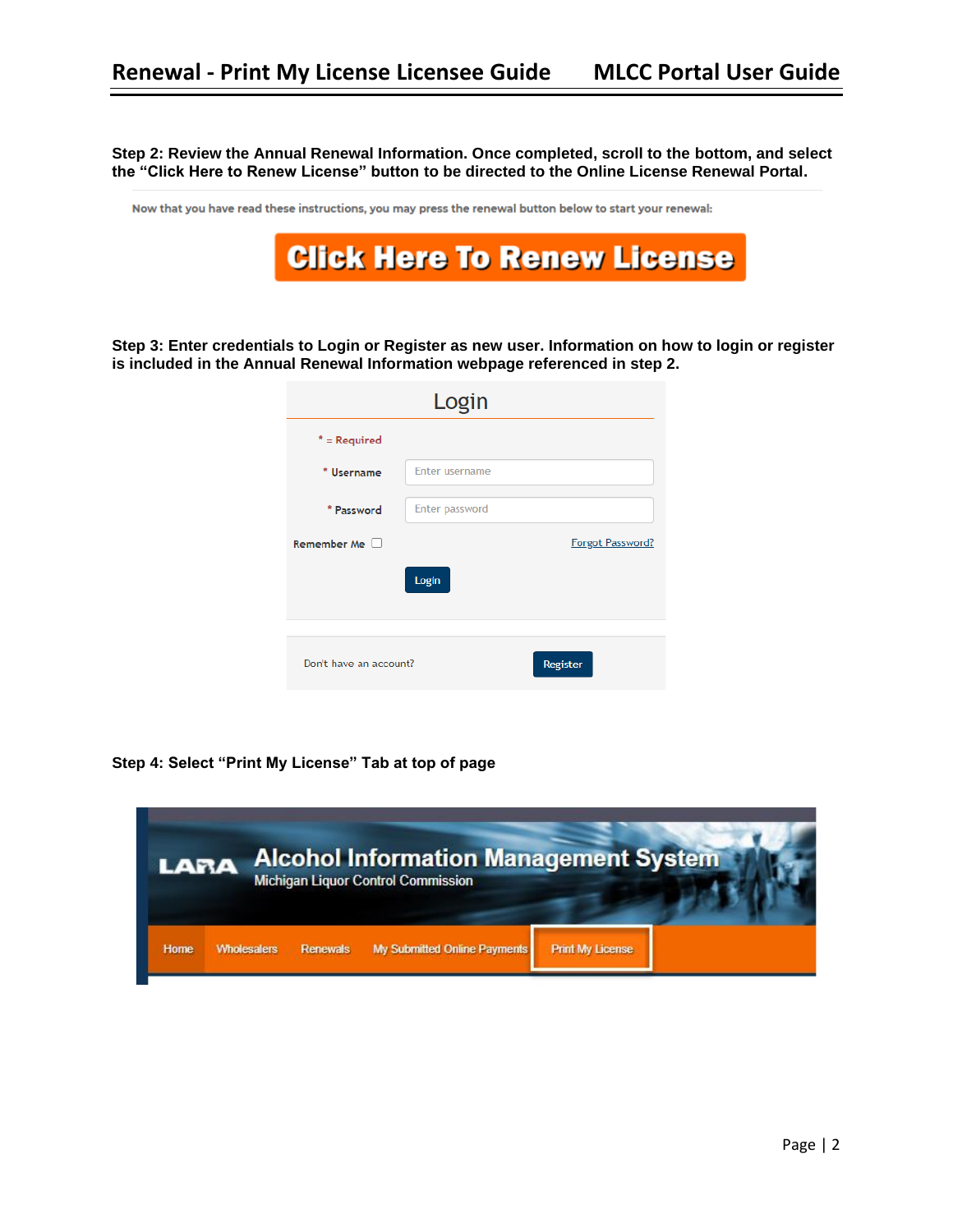**Step 5: To print your license, you must select both a Master Business and Business Location from the Account drop-down options. Once the Master Business and Business location are selected, Select the "Print My License" Button.**

| LARA        |                    |                 | <b>Michigan Liquor Control Commission</b> | <b>Alcohol Information Management System</b>                               |
|-------------|--------------------|-----------------|-------------------------------------------|----------------------------------------------------------------------------|
| <b>Home</b> | <b>Wholesalers</b> | <b>Renewals</b> | My Submitted Online Payments              | <b>Print My License</b>                                                    |
|             |                    |                 |                                           | To print your license, please select the master business and its location: |
|             |                    |                 | * Master Business                         | <b>MLCC Test Account</b><br>$\checkmark$                                   |
|             |                    |                 | <b>Business Location</b>                  | MLCC Test Account (BID#0258783)<br>$\checkmark$<br>Print My License        |

**Step 6: The online renewal system will generate your License Document. This may take several minutes.** 

| Home | <b>Wholesalers</b>   | Renewals | My Submitted Online Payments      | <b>Print My License</b>                           |                            |  |
|------|----------------------|----------|-----------------------------------|---------------------------------------------------|----------------------------|--|
|      | <b>Print License</b> |          |                                   |                                                   |                            |  |
|      |                      |          | Generating license documentPlease | $\bullet$<br>Loading                              |                            |  |
|      |                      |          |                                   | <b>Home Page</b>                                  |                            |  |
|      |                      |          | MI.gov                            | Home<br>About<br>Copyright 2022 State of Michigan | <b>Policies</b><br>Contact |  |

**Step 6: Select "Click here" to generate and print your license doucument.** 

| <b>Alcohol Information Management System</b><br><b>LARA</b><br>Michigan Liquor Control Commission |                                          |                                                                                              |  |  |  |
|---------------------------------------------------------------------------------------------------|------------------------------------------|----------------------------------------------------------------------------------------------|--|--|--|
| Home<br><b>Wholesalers</b>                                                                        | My Submitted Online Payments<br>Renewals | <b>Print My License</b>                                                                      |  |  |  |
| <b>Print License</b>                                                                              |                                          |                                                                                              |  |  |  |
| Click here to print my license.                                                                   |                                          |                                                                                              |  |  |  |
|                                                                                                   | MI.gov                                   | Home Page<br><b>Policies</b><br>Home<br>About<br>Contact<br>Copyright 2022 State of Michigan |  |  |  |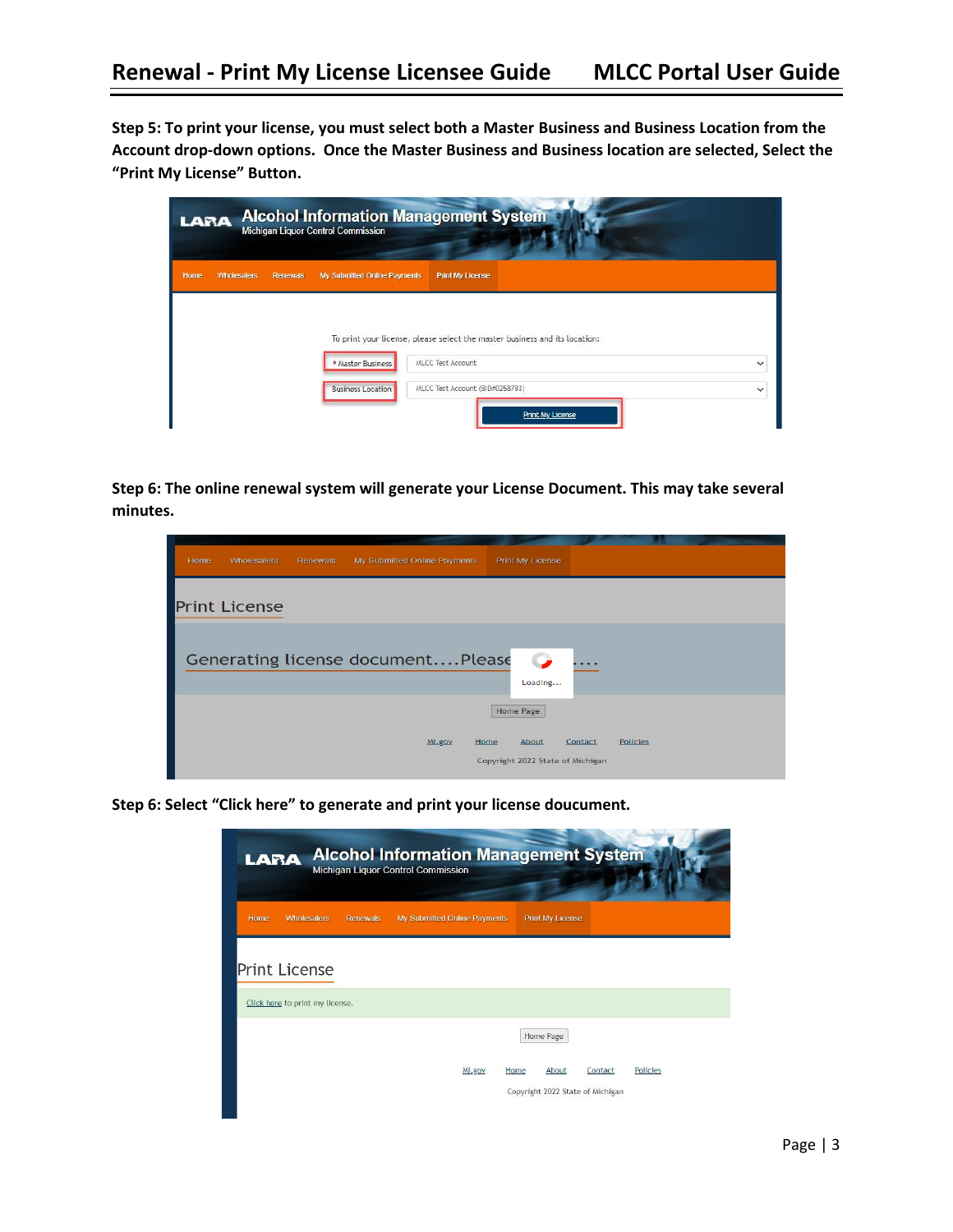**Step 6: The document will open in a new window. You must download your document to print. Select "Download" or "Download as PDF" to download your document.** 



**Step 7: The download box will pop up in the upper right corner. Select open file to download license document.** 



**Step 8: If you cannot access your document (this can occur if popup blocker is turned on), you may retrieve it from your downloaded files. Select the file folder from desktop or type File explorer in the search box of your computer home screen.** 



**Step 9: Select Downloads from left column.**

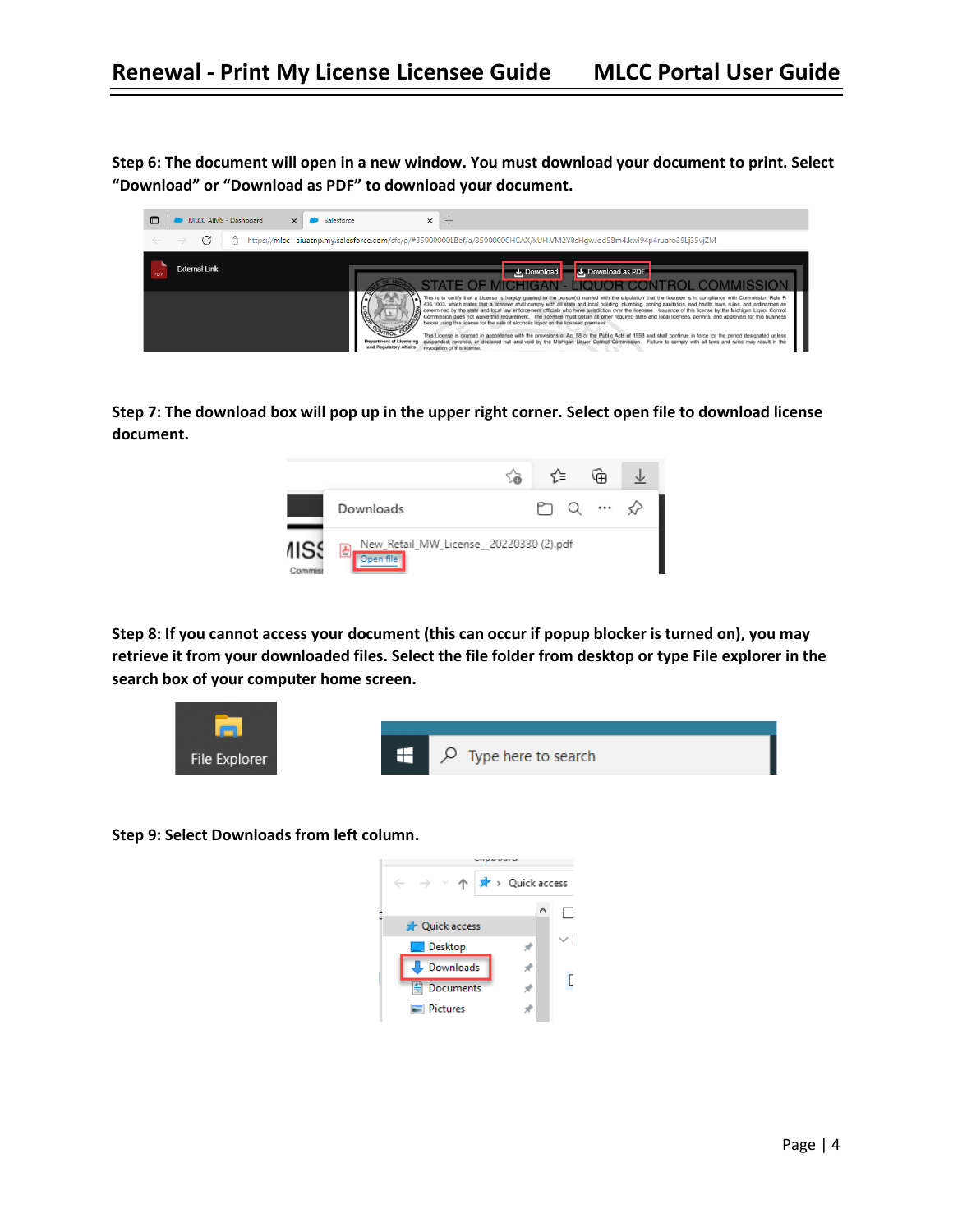| Name<br>$\vee$ Today (3)               | Date modified     | Type            | Size   |
|----------------------------------------|-------------------|-----------------|--------|
|                                        |                   |                 |        |
| N & New_Retail_MW_License_20220330 (2) | 3/30/2022 7:58 AM | Adobe Acrobat D | 535 KB |
| [A] New Retail MW License 20220330 (1) | 3/30/2022 7:54 AM | Adobe Acrobat D | 535 KB |
| [8] New_Retail_MW_License_20220330     | 3/30/2022 7:53 AM | Adobe Acrobat D | 535 KB |

#### **Step 10: Double click the License file from list of Downloads to open.**

**Step 11: License will open (as PDF or other document type if selected when it was downloaded) and will be available for printing.** 

# Why Can't I Print My License?

1. If you have not yet submitted your renewal to MLCC, you will not be able to print your license. In this scenario, process and submit your renewal. Once completed, print your license.

You will receive the following error:



2. If your renewal has been submitted, but MLCC is in the process of reviewing it. You will not be able to print your license until the review is completed. You should try back at a later time.

You will receive the following error:



Please Click here to Go Back Your Renewal is under review by MLCC Team. Please try after some time.